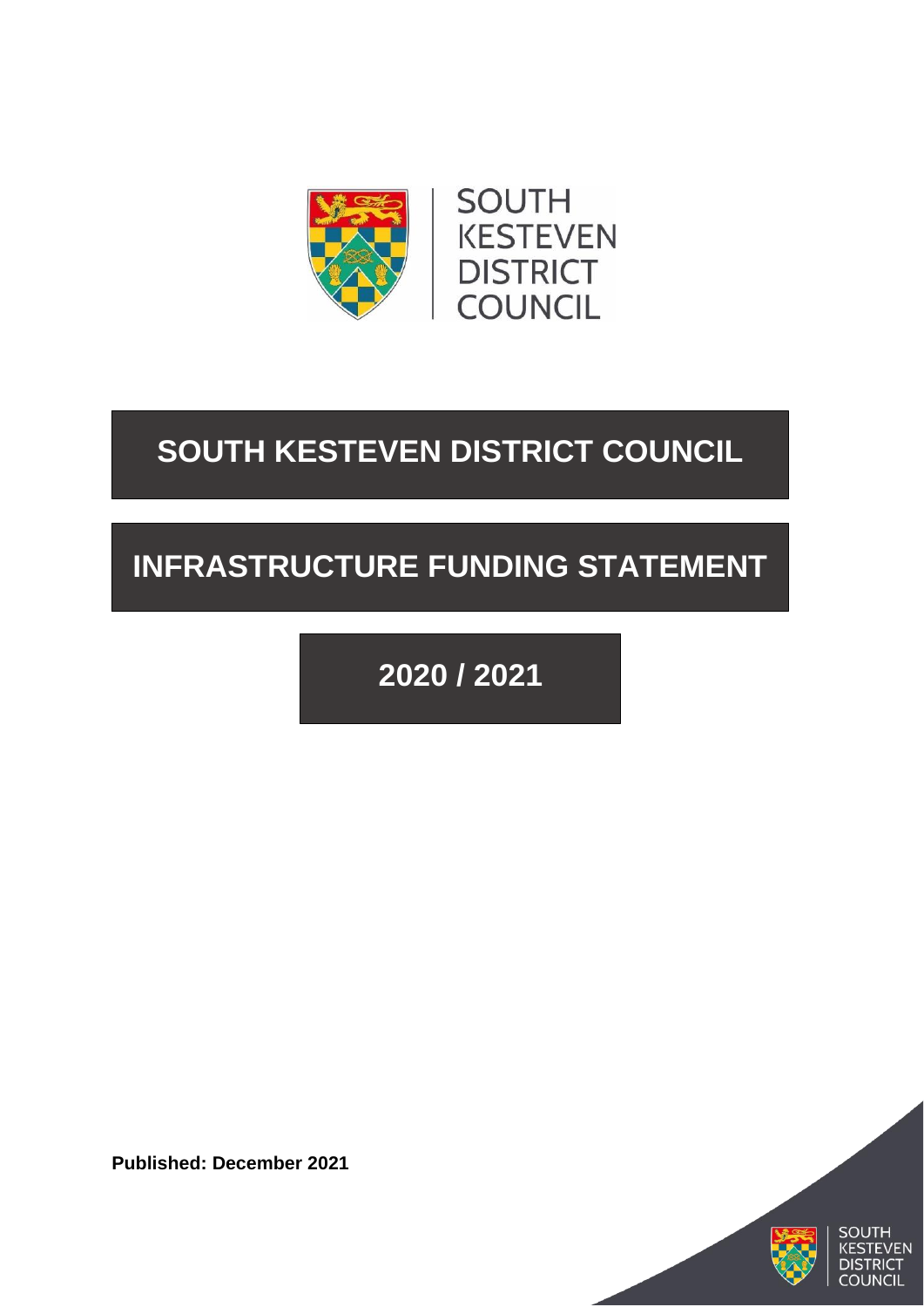# <span id="page-1-0"></span>Executive Summary

The Community Infrastructure Levy (Amendment) (England) (No. 2) Regulations 2019 which came into force on 1 September 2019 require that all local planning authorities publish an Infrastructure Funding Statement annually.

This is the second Infrastructure Funding Statement produced by South Kesteven District Council and identifies what Section 106 monies the Council currently holds, has spent in the reporting period and has secured for the future. The total held is: **£3,136,309.11**

Monies agreed in Section 106 Agreements that were signed in 2020/21 for the future but which are not yet due to be received total: **£716,934.00**.

Further statistics are provided in relation to the type of infrastructure targeted, geographical allocations and the provision of Affordable Housing.

The Infrastructure Funding Statements give policy makers and communities better insight into how developer contributions can support our local area. The publication illustrates how Section 106 obligations are used towards the objectives of the South Kesteven Local Plan and Corporate Plan. We hope this publication is welcomed by residents, stakeholders and community organisations.

# Table of Contents

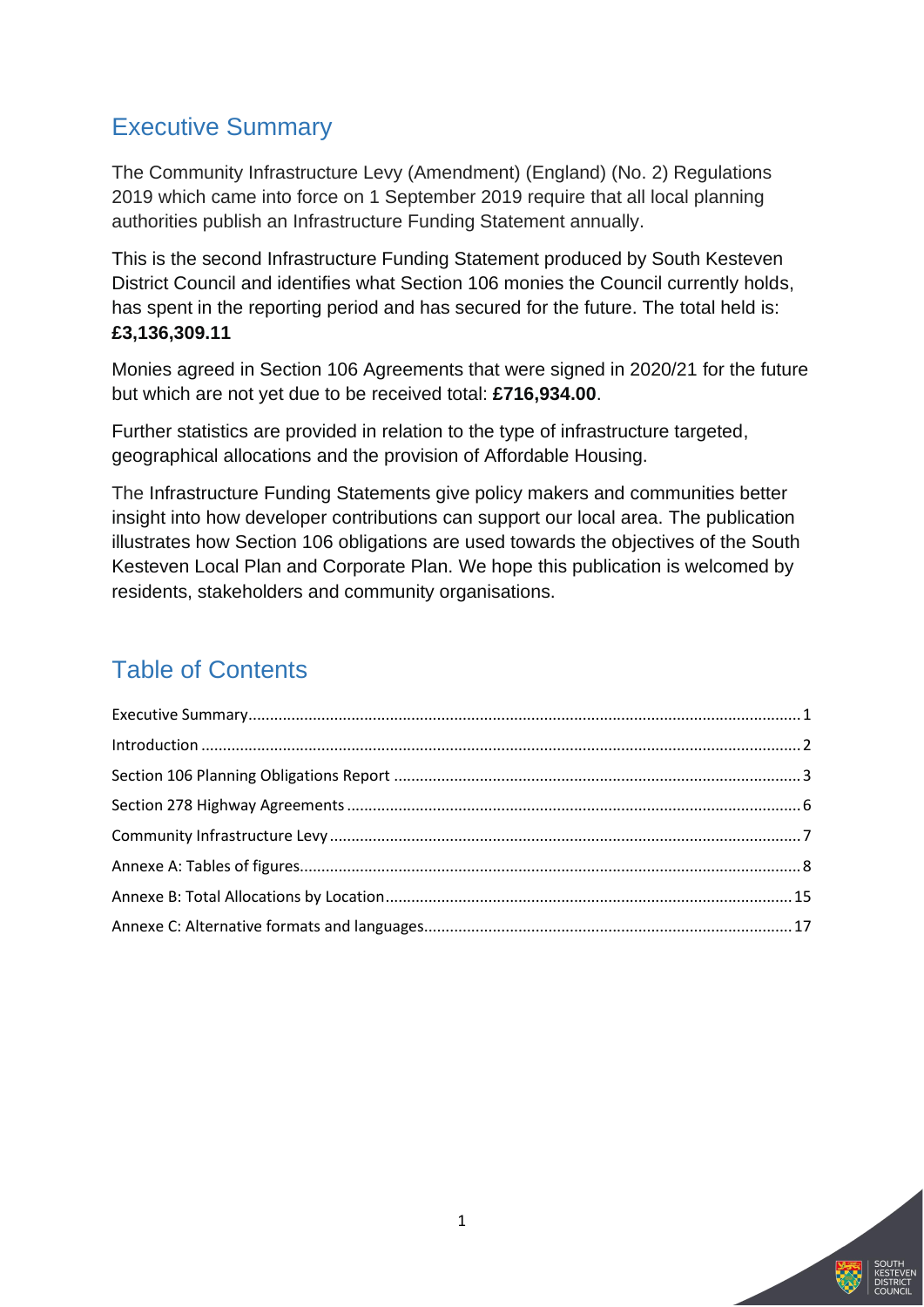### <span id="page-2-0"></span>**Introduction**

- 1.1 The Infrastructure Funding Statement provides information on the monetary (and non-monetary) contributions sought and received from developers for the provision of infrastructure to support development in South Kesteven. The report covers the financial year 1 April 2020 to 31 March 2021.
- 1.2 South Kesteven District Council seeks developer contributions through S106 Agreements (also known as "planning obligations").
- 1.3 Section 106 of the Town and Country Planning Act 1990 enables a local planning authority to enter into a negotiated agreement, a planning obligation, to mitigate the impact of a specific development and to make it acceptable in planning terms.
- 1.4 A planning obligation might, for example, require the provision or contribution to a new or improved road, school, health facility or local green infrastructure. In some instances, obligations may require payments to be made to parish councils or other stakeholders.
- 1.5 Local planning authorities can also seek planning obligations to secure a proportion of affordable housing from residential developments.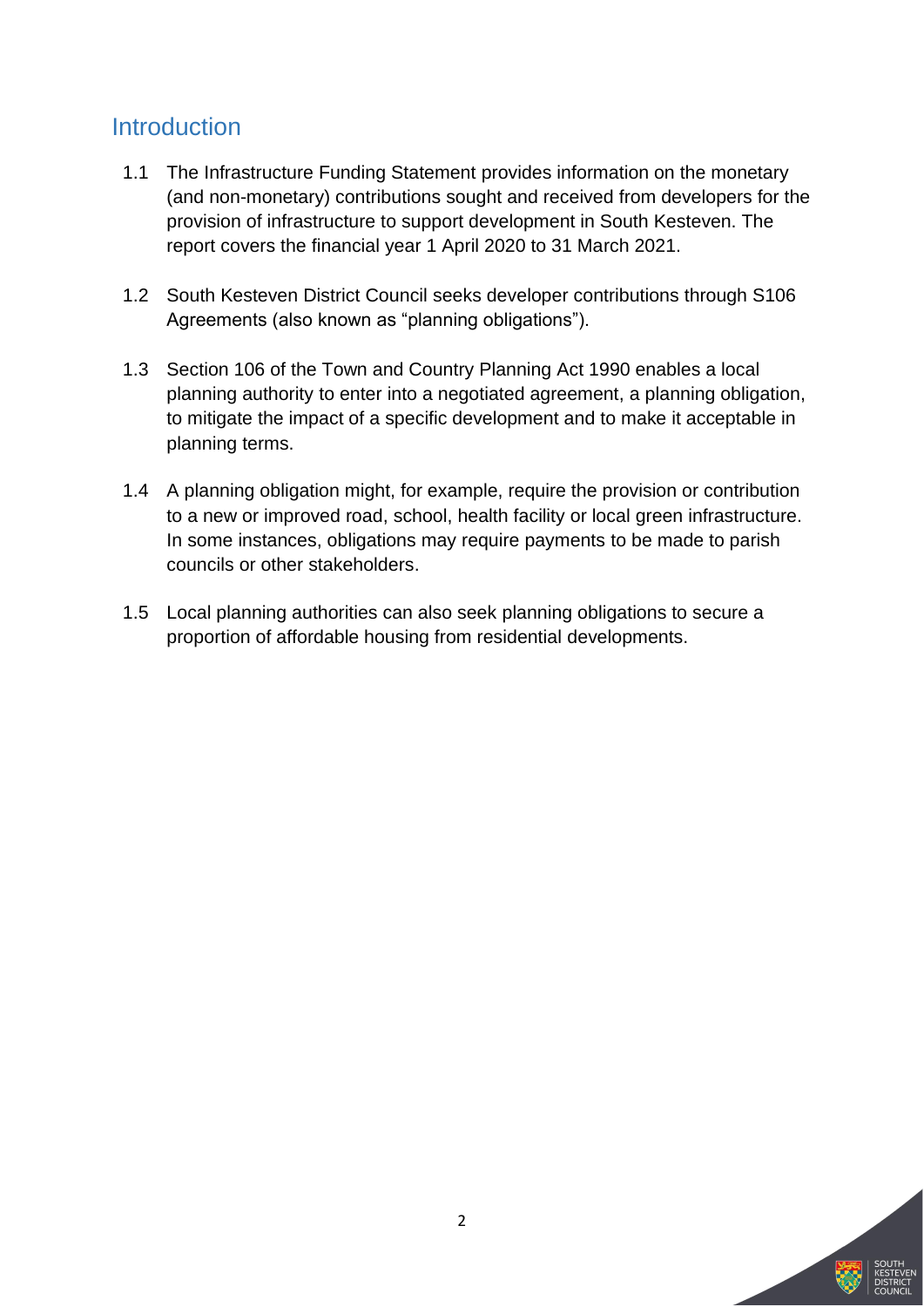# <span id="page-3-0"></span>Section 106 Planning Obligations Report

- 2.1 Planning obligations under Section 106 of the Town and Country Planning Act 1990 (as amended) are legal agreements which make a proposed development acceptable in planning terms, that would not otherwise be acceptable. The obligations are focused towards site specific mitigation of the impact of development.
- 2.2 Obligations can only be sought where they are:
	- (a) necessary to make the development acceptable in planning terms,
	- (b) directly related to the development; and
	- (c) fairly and reasonably related in scale and kind to the development.

They can either be provided on-site, for example through the provision of affordable housing, or off-site in the form of financial payments, which are to be spent on specified projects / initiatives.

2.3 South Kesteven District Council's requirements for Section 106 planning obligations are set out in the Council's adopted Local Plan with additional guidance available in the Planning Obligations Supplementary Planning Document (June 2012).

| <b>Monetary Contributions</b>                |               |  |
|----------------------------------------------|---------------|--|
| <b>Total Money to be provided through</b>    | £716,934.00   |  |
| planning obligations agreed in 2020/21       |               |  |
| <b>Total money received through</b>          | £520,698.90   |  |
| planning obligations in 2020/21              |               |  |
| <b>Total money</b> received through planning | £0.00         |  |
| obligations (whenever agreed) spent in       |               |  |
| 2020/21                                      |               |  |
| <b>Total money</b> received through planning | £2,980,873.15 |  |
| obligations (whenever agreed) retained       |               |  |
| in 2020/21 (excluding "commuted sums"        |               |  |
| for longer term maintenance)                 |               |  |
| <b>Total money received through planning</b> | £155,435.96   |  |
| obligations (whenever agreed) retained       |               |  |
| in 2020/21 as "commuted sums" for            |               |  |
| longer term maintenance                      |               |  |
|                                              |               |  |

Headline Figures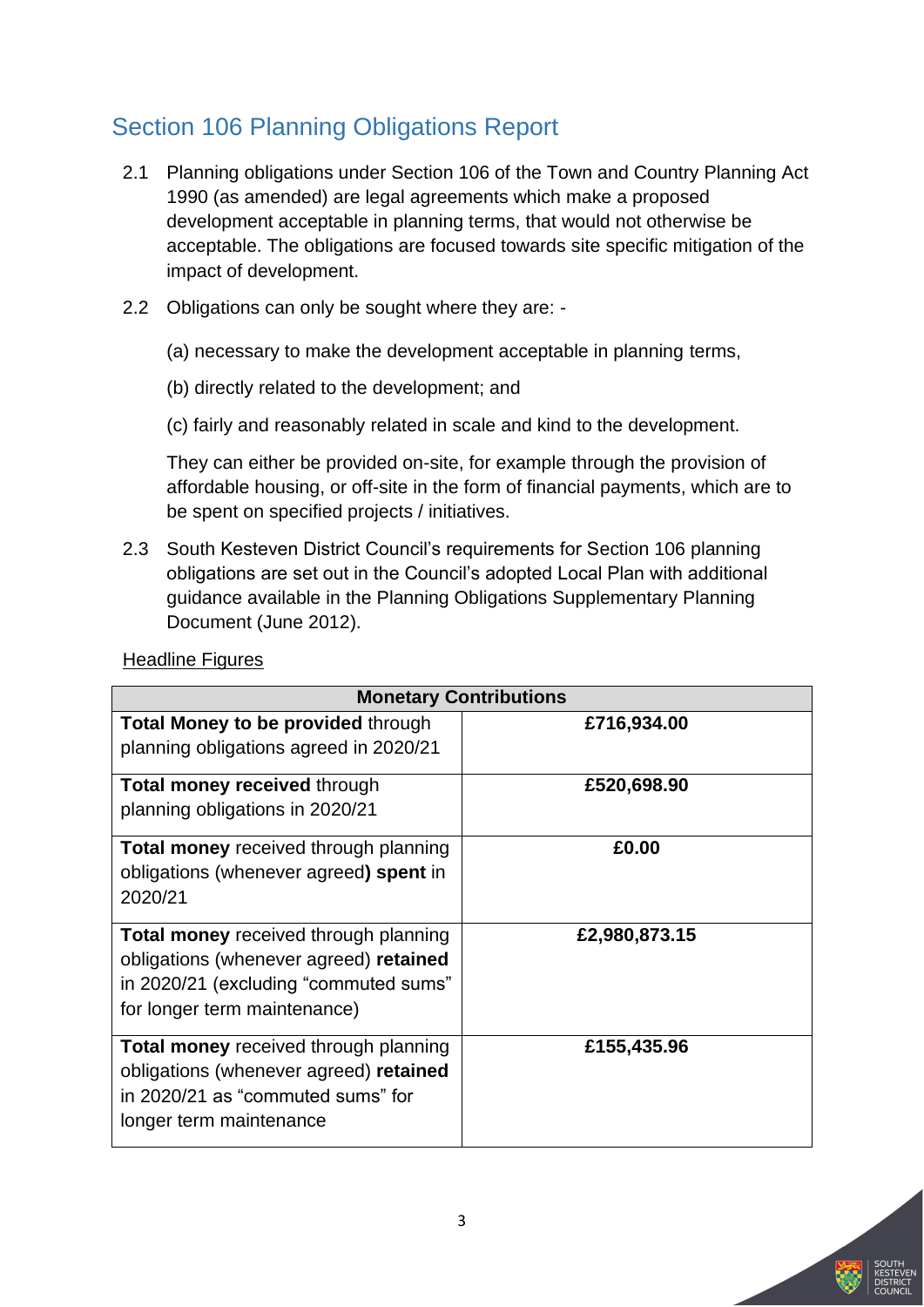|                                                                                                                                          | <b>Non-Monetary Contributions</b>                                                                                                                   |
|------------------------------------------------------------------------------------------------------------------------------------------|-----------------------------------------------------------------------------------------------------------------------------------------------------|
| <b>Total Number of affordable housing</b><br>units to be provided through planning<br>obligations agreed in 2020/2021                    | 68                                                                                                                                                  |
| <b>Total Number of affordable housing</b><br>units which were provided through<br>planning obligations (whenever agreed)<br>in 2020/2021 | 114                                                                                                                                                 |
| Total number of school places for<br><b>pupils to be provided through planning</b><br>obligations agreed in 2020/21                      | Number of places not available.<br>£50,974.00 secured for expansion of a<br>secondary school in Bourne – no details<br>of numbers of places stated. |

Other non-monetary contributions to be provided through Section 106 planning obligations which were agreed in 2020/21

| S106 reference        | <b>Location</b>                                           | Non-monetary<br>contribution                            |
|-----------------------|-----------------------------------------------------------|---------------------------------------------------------|
| S19/0740              | Land at Bourne Road Bourne<br><b>Morton</b>               | Public Open Space - On<br><b>Site</b>                   |
|                       |                                                           | Green Area Maintenance -<br><b>Management Company</b>   |
| S19/1138              | Land off Easthorpe Road,<br><b>Great Gonerby NG31 8LZ</b> | Public Open Space - on site                             |
| S20/0885              | Land lying to the south of South<br>Fen Road, Bourne      | Connection to drainage<br>system                        |
| S <sub>19</sub> /1240 | Viking Way Farm, Fallow Lane,<br>Foston                   | Not to implement previous<br><b>Planning Permission</b> |
| S18/1802              | Land at Green acres, South<br>Witham                      | Period of 14 days' notice<br>before commencement        |

### **Section 106 Infrastructure expenditure in 2020/21**

2.4 In 2020/21 no monies from Section 106 contributions were spent on infrastructure projects due to delays in expenditure as a result of the Covid Pandemic.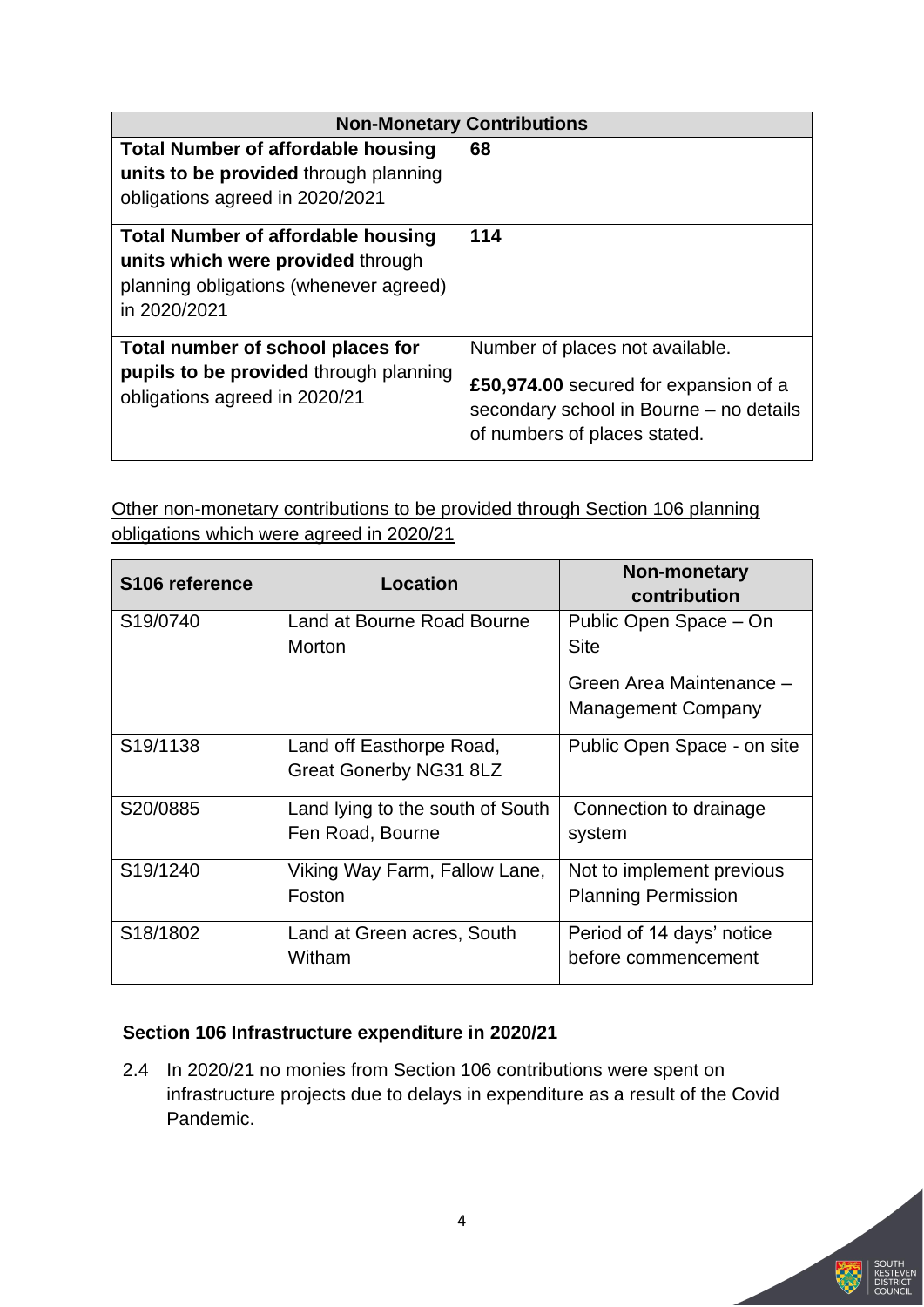#### **Other expenditure of Section 106 contributions in 2020/21**

- 2.5 No money received through planning obligations was spent in 2020/21 on repaying money borrowed.
- 2.6 No money received through planning obligations was spent in 2020/21 in respect of monitoring (including the preparation of this Infrastructure Funding Statement) in relation to the delivery of planning obligations.

#### **Section 106 receipts retained (allocated and unallocated)**

- 2.7 The total amount of money, received through planning obligations prior to 2020/21 which had not been allocated to a specific infrastructure project or item by the end of 2020/21: **£303,241.64**
- 2.8 By the end of 2020/21, the total amount of money received under any planning obligation in any year, which has been allocated to an infrastructure project or type for spending, but which had not been spent (including "commuted sums"): **£2,833,067.47**

| <b>Infrastructure Type</b>    | <b>Planning Obligation receipts</b> |
|-------------------------------|-------------------------------------|
|                               | allocated                           |
| Affordable Housing            | £1,365,955.42                       |
| Digital Infrastructure        | £34,318.53                          |
| CCTV & Public Art             | £7,528.71                           |
| <b>Community Facilities</b>   | £83,121.56                          |
| Green Area Maintenance        | £155,435.96                         |
| Open Spaces & Leisure         | £364,666.48                         |
| Monitoring                    | £12,210.80                          |
| Education                     | £657,863.01                         |
| Health                        | £332,044.48                         |
| <b>Transport &amp; Travel</b> | £123,164.16                         |
| <b>Total</b>                  | £3,136,309.11                       |

Allocated Planning Obligation receipts by Infrastructure type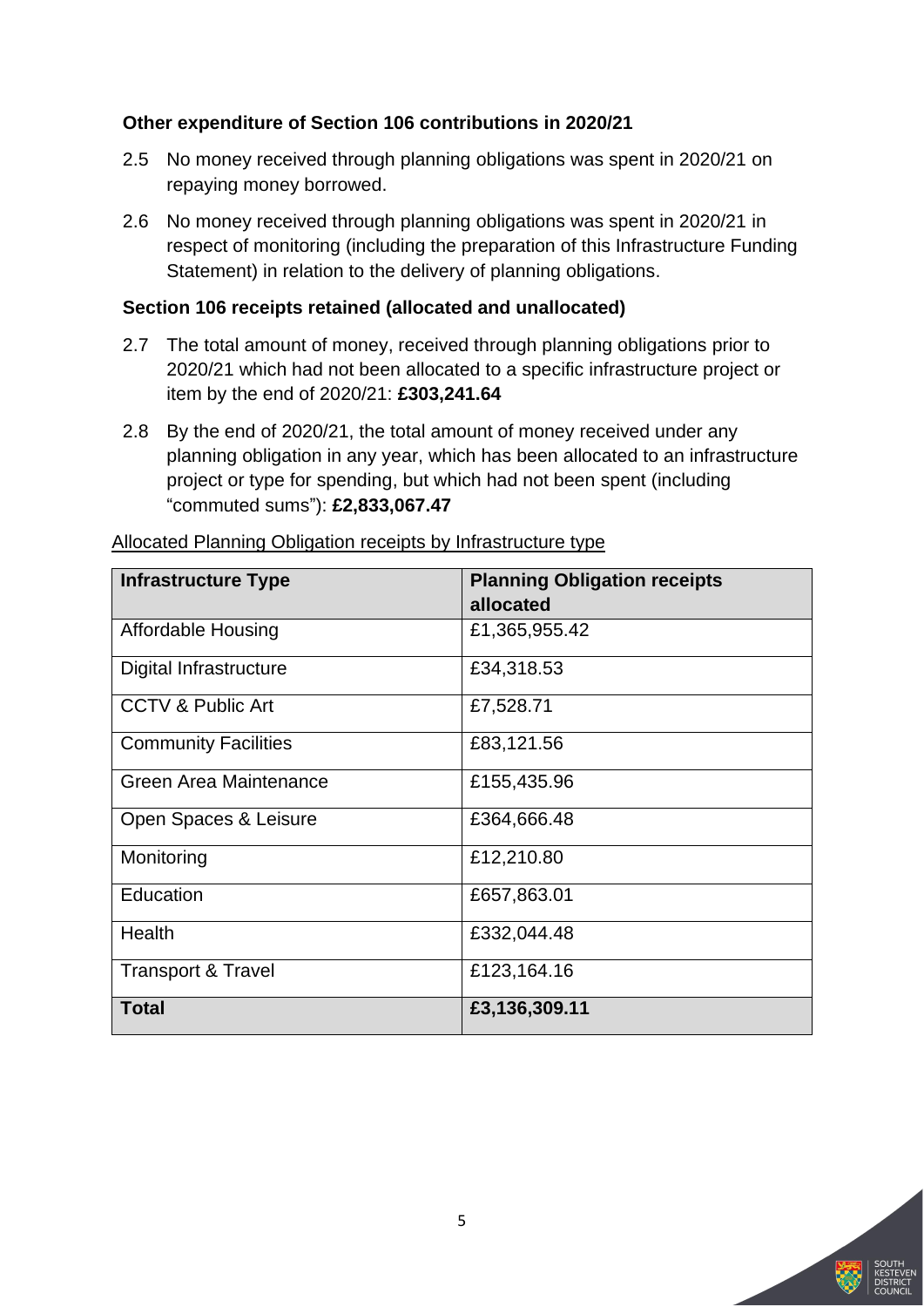# <span id="page-6-0"></span>Section 278 Highway Agreements

3.1 Agreements used to fund infrastructure can also be made under Section 278 of the Highways Act 1980, which allow developers to make permanent alterations or improvements to a public highway as part of a planning approval. These agreements are controlled by Lincolnshire County Council and so are not included in this report.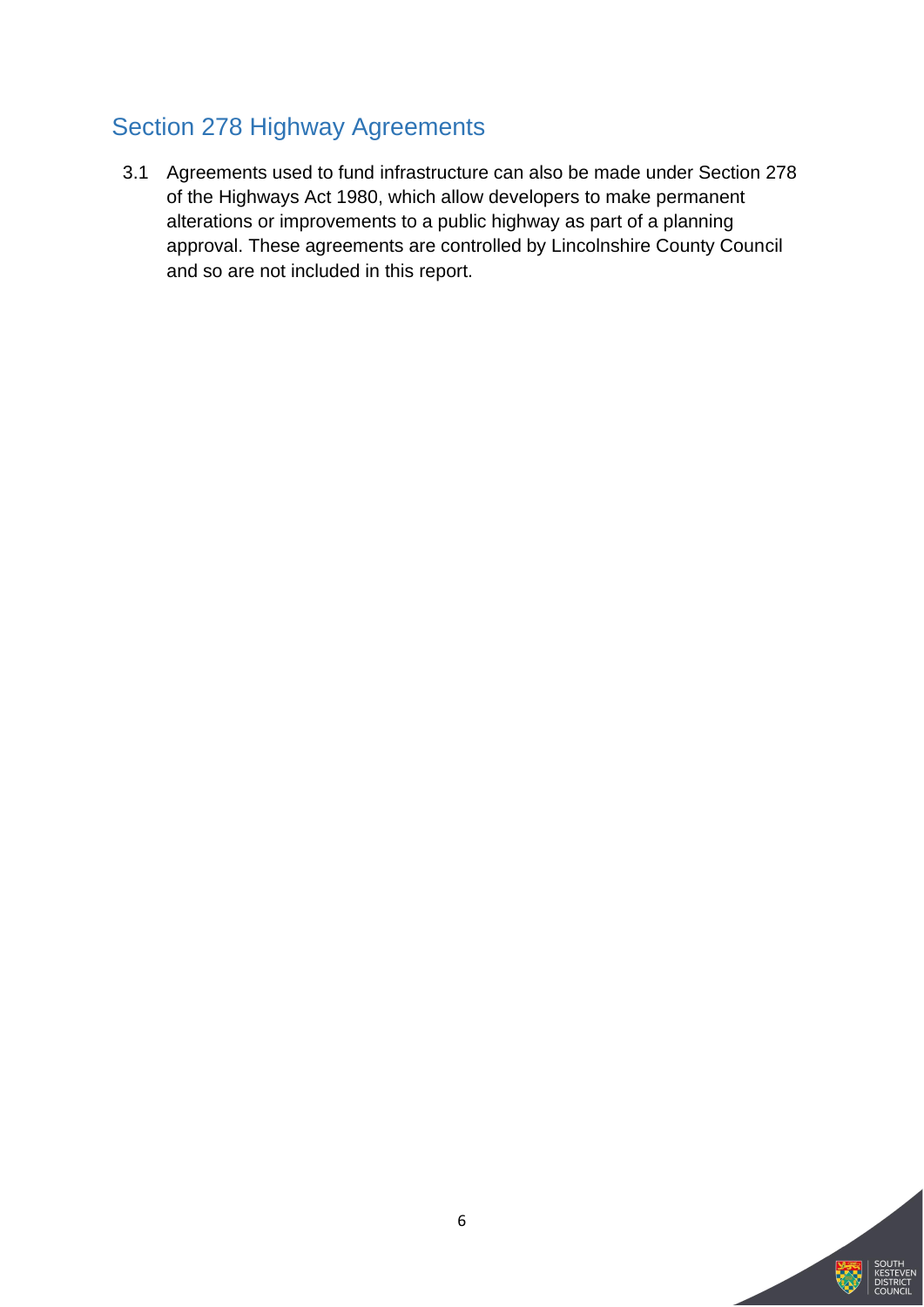# <span id="page-7-0"></span>Community Infrastructure Levy

- 4.1 The Community Infrastructure Levy (CIL) is a levy that Local Authorities can set on new developments to raise funds for infrastructure, facilities and services.
- 4.2 Currently South Kesteven District Council has not adopted this funding mechanism and uses Section 106 agreements and obligations to mitigate the impacts of development.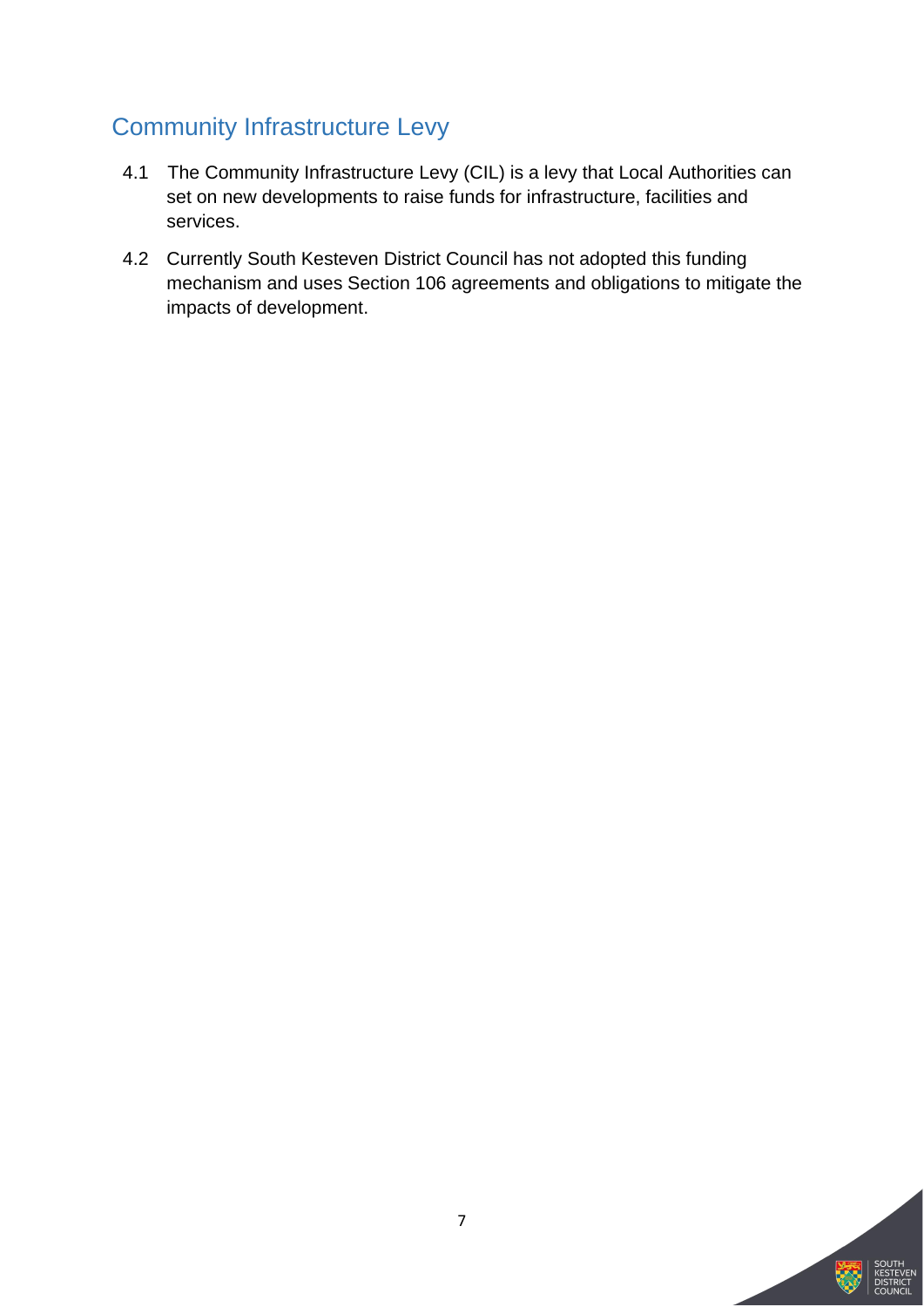# <span id="page-8-0"></span>Annexe A: Tables of figures

### **Table A1**

The total amount of money and non-financial contributions to be provided under any planning obligations which were entered into during 2020/21.

| Site &<br><b>Planning</b><br><b>Reference</b> | <b>Purpose of</b><br>funding                                                                | <b>Monetary</b><br>contribution | Non-monetary<br>contribution | <b>Comments</b>                                              |
|-----------------------------------------------|---------------------------------------------------------------------------------------------|---------------------------------|------------------------------|--------------------------------------------------------------|
|                                               | Affordable<br>housing                                                                       |                                 | 22 units                     |                                                              |
|                                               | Education                                                                                   | £50,974.00                      |                              |                                                              |
| S19/0740                                      | Public open<br>space                                                                        |                                 | On site                      |                                                              |
|                                               | Green area<br>Maintenance                                                                   |                                 | Management<br>Company        |                                                              |
| S20/0885                                      | Connection to<br>drainage<br>system                                                         | £65,340.00                      |                              |                                                              |
| S19/1519                                      | Provision of an<br>affordable<br><b>Extra Care</b><br>Housing<br>Development in<br>Stamford | £595,340.00                     |                              |                                                              |
|                                               | Health                                                                                      | £5,280.00                       |                              | To be used<br>towards<br>Lakeside<br>Healthcare,<br>Stamford |
| <b>Total</b>                                  |                                                                                             | £716,934.00                     |                              |                                                              |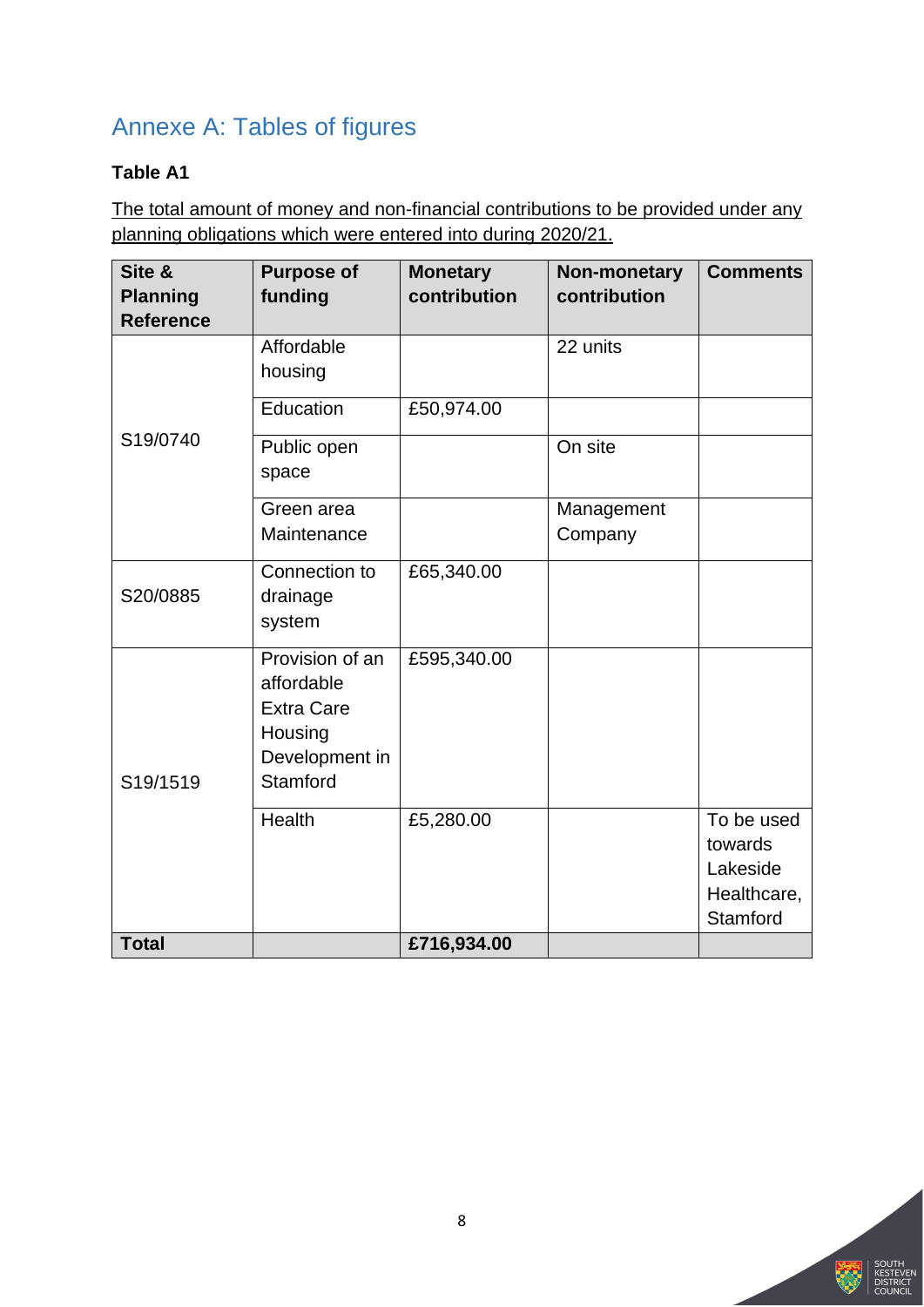The total amount of money under any planning obligations which was received during 2020/21.

| <b>Site and Planning ref</b>  | <b>Purpose of</b>      | <b>Monetary</b> | <b>Comments</b>                |
|-------------------------------|------------------------|-----------------|--------------------------------|
|                               | funding                | contribution    |                                |
|                               | Green area off-        | £110,269.72     | Provision of,                  |
|                               | site contribution      |                 | enhancement to or              |
|                               |                        |                 | upgrade of existing            |
|                               |                        |                 | sports facilities at           |
|                               |                        |                 | <b>Empingham Road</b>          |
|                               |                        |                 | Playing Field,                 |
|                               |                        |                 | Empingham Road,                |
|                               |                        |                 | Stamford                       |
|                               | Education              | £293,470.13     | <b>Education facilities at</b> |
|                               |                        |                 | the Malcolm Sargent            |
|                               |                        |                 | Primary School, or, if         |
|                               |                        |                 | not, St Gilbert's              |
|                               |                        |                 | Primary School, or, if         |
|                               |                        |                 | not, elsewhere in              |
| S12/0864                      |                        |                 | Stamford                       |
| Land between                  | <b>Bus Service</b>     | £7,647.29       | Temporary bus                  |
| Empingham Road and            |                        |                 | service allocated to           |
| <b>Tinwell Road, Stamford</b> |                        |                 | the County Council             |
|                               |                        |                 | for delivery                   |
|                               | Health                 | £79,602.00      | Providing, extending           |
|                               |                        |                 | improving or altering          |
|                               |                        |                 | health facilities in           |
|                               |                        |                 | Stamford, the need             |
|                               |                        |                 | for which directly             |
|                               |                        |                 | arises from the                |
|                               |                        |                 | development                    |
|                               | <b>Traffic Signals</b> | £6,797.60       | Installation of a              |
|                               |                        |                 | microprocessor                 |
|                               |                        |                 | optimised vehicle              |
|                               |                        |                 | actuation system at            |
|                               |                        |                 | Scotgate traffic               |
|                               |                        |                 | signals junction               |
| S17/1262                      | Education              | £22,912.15      | Contribution for               |
| <b>Grantham Outlet</b>        |                        |                 | Retail & Leisure               |
| Designer Village              |                        |                 | Skills Academy at              |
|                               |                        |                 | <b>Grantham College</b>        |
| <b>Total</b>                  |                        | £520,698.90     |                                |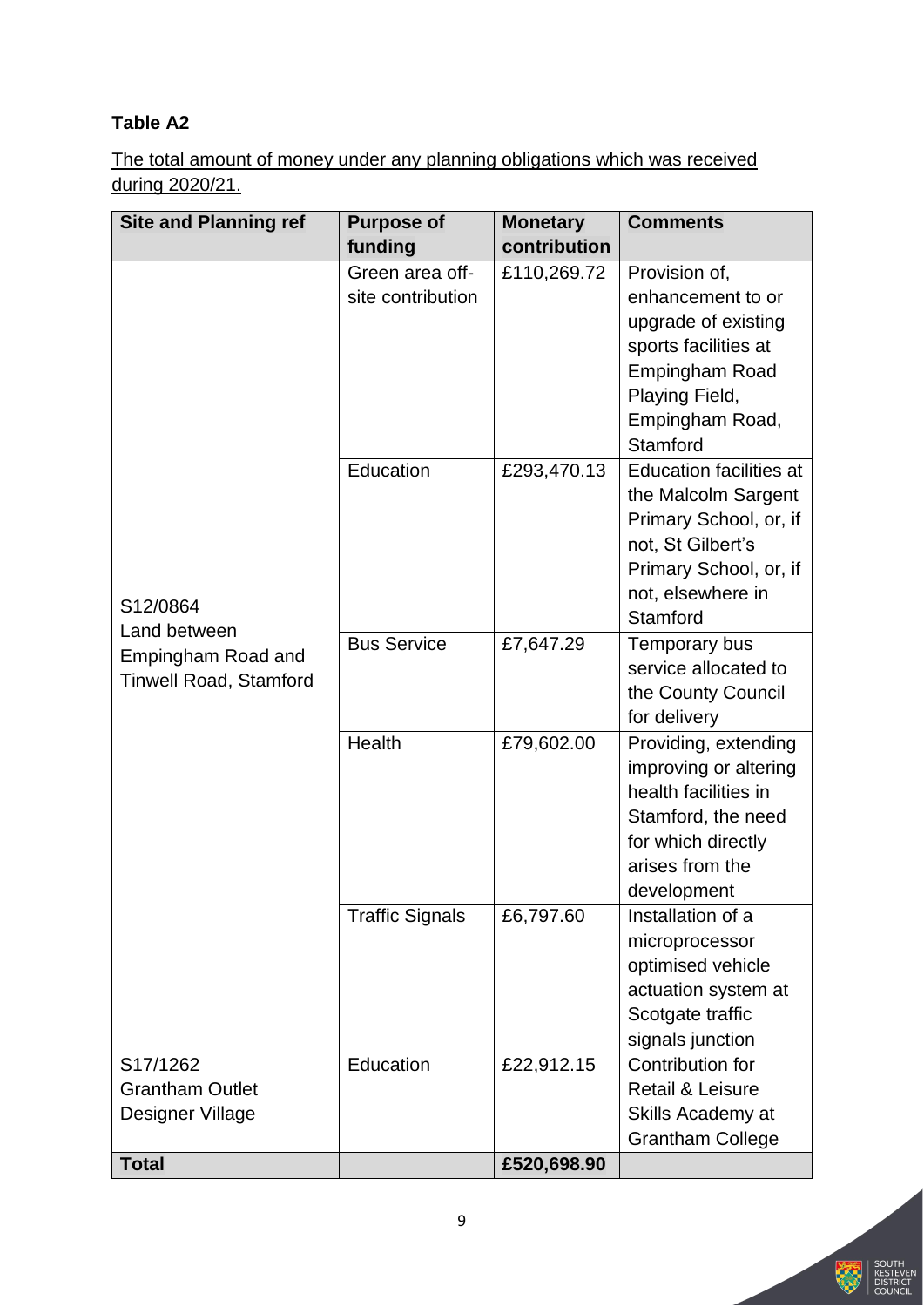The total amount of money under any planning obligations which was received which has not been allocated by the authority.

| <b>Site and Planning Reference</b> | <b>Monetary</b>     | <b>Purpose of</b>         |
|------------------------------------|---------------------|---------------------------|
|                                    | <b>Contribution</b> | funding/Comments          |
| S12/0438                           | £12,614.13          | Play equipment            |
| 2A Radcliffe Road, Stamford        |                     |                           |
| S12/0438                           | £290,627.51         | <b>Affordable Housing</b> |
| 2A Radcliffe Road, Stamford        |                     |                           |
| <b>Total</b>                       | £303,241.64         |                           |

### **Table A4**

The total amount of money (received under any planning obligations) which was allocated but not spent during the reported year for funding infrastructure. Summary details of the items of infrastructure on which the money has been allocated, and the amount allocated to each of them.

| <b>Site and planning</b>        | <b>Monetary contribution</b> | <b>Purpose of</b>         |
|---------------------------------|------------------------------|---------------------------|
| reference                       |                              | funding/contribution      |
| S15/0030                        | £291,200.00                  | Affordable Housing        |
| Marshall's Yard, Stamford       |                              |                           |
| S11/0967                        | £29,090.65                   | <b>Affordable Housing</b> |
| Land at St Catherine's          |                              |                           |
| Road, Grantham                  |                              |                           |
| S10/2106                        | £177,000.00                  | <b>Affordable Housing</b> |
| Land to the rear 45-49          |                              |                           |
| Harrowby Lane                   |                              |                           |
| S14/0082                        | £444,000.00                  | <b>Affordable Housing</b> |
| <b>Barnack Road, Stamford</b>   |                              |                           |
| S17/1728                        | £134,037.26                  | <b>Affordable Housing</b> |
| Towngate Inn, 3                 |                              |                           |
| Towngate East, Market           |                              |                           |
| Deeping                         |                              |                           |
|                                 |                              |                           |
| S04/1463                        | £2,627.25                    | Digital Infrastructure    |
| <b>Tesco Stores Ltd, Godsey</b> |                              |                           |
| Lane Market Deeping             |                              |                           |
| S05/0220                        | £31,691.28                   | Digital Infrastructure    |
| Land at Springfield Rd,         |                              |                           |
| <b>Impress Metal Packaging</b>  |                              |                           |
| Ltd, Grantham                   |                              |                           |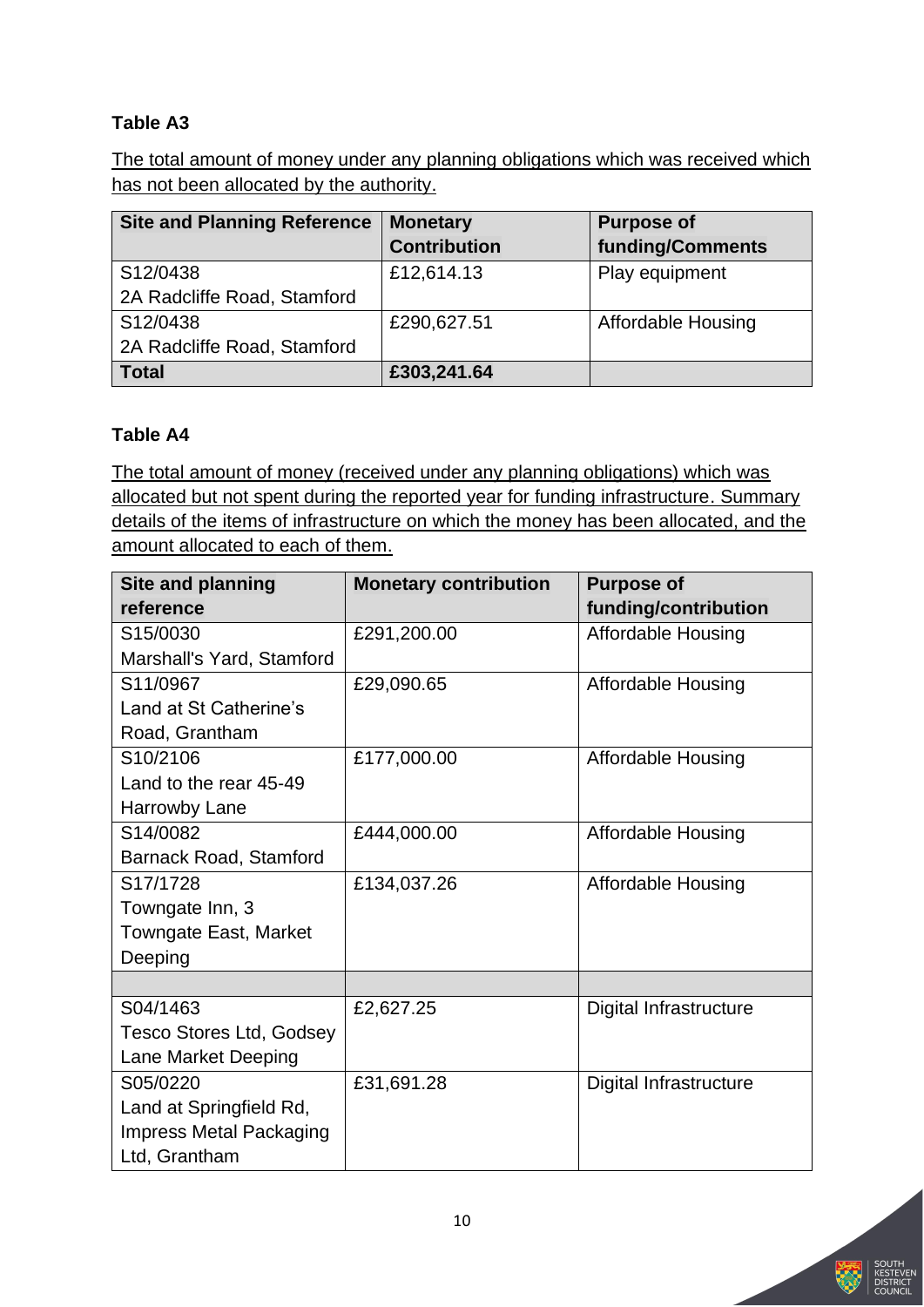| S08/1231                      | £7,528.71   | <b>CCTV or Public Art</b>   |
|-------------------------------|-------------|-----------------------------|
| Poplar Farm, Grantham         |             |                             |
|                               |             |                             |
| S00/0843                      | £45,000.00  | <b>Community Facilities</b> |
| Land North of Springfield     |             |                             |
| Road, Grantham                |             |                             |
| S08/1231                      | £38,121.56  | <b>Community Facilities</b> |
| Poplar Farm, Grantham         |             |                             |
|                               |             |                             |
| S12/0864                      | £294,509.73 | Open Spaces & Leisure       |
| Land between                  |             |                             |
| Empingham Road and            |             |                             |
| <b>Tinwell Road, Stamford</b> |             |                             |
| S17/1728                      | £14,354.36  | Open Spaces & Leisure       |
| Towngate Inn, 3               |             |                             |
| Towngate East, Market         |             |                             |
| Deeping                       |             |                             |
| S99/1156                      | £4,112.60   | Open Spaces & Leisure       |
| Land off Manthorpe Road,      |             |                             |
| Grantham                      |             |                             |
| S09/2245                      | £426.50     | Open Spaces & Leisure       |
| Caunt Road, Grantham          |             |                             |
| S14/3208                      | £5,831.00   | Open Spaces & Leisure       |
| High Street,                  |             |                             |
| Billingborough                |             |                             |
| S11/1374                      | £5,569.62   | Open Spaces & Leisure       |
| Wherrys Yard, Bourne          |             |                             |
| S13/2586                      | £9,586.40   | Open Spaces & Leisure       |
| Land at Belvoir Close,        |             |                             |
| Stamford                      |             |                             |
| S14/1684                      | £17,662.14  | Open Spaces & Leisure       |
| Southfield Business Park,     |             |                             |
| Falcon Way Bourne             |             |                             |
|                               |             |                             |
| S08/1231                      | £2,210.80   | Monitoring                  |
| Poplar Farm, Grantham         |             |                             |
| S12/0864                      | £10,000.00  | Monitoring                  |
| Land between                  |             |                             |
| Empingham Road and            |             |                             |
| <b>Tinwell Road, Stamford</b> |             |                             |
|                               |             |                             |
|                               |             |                             |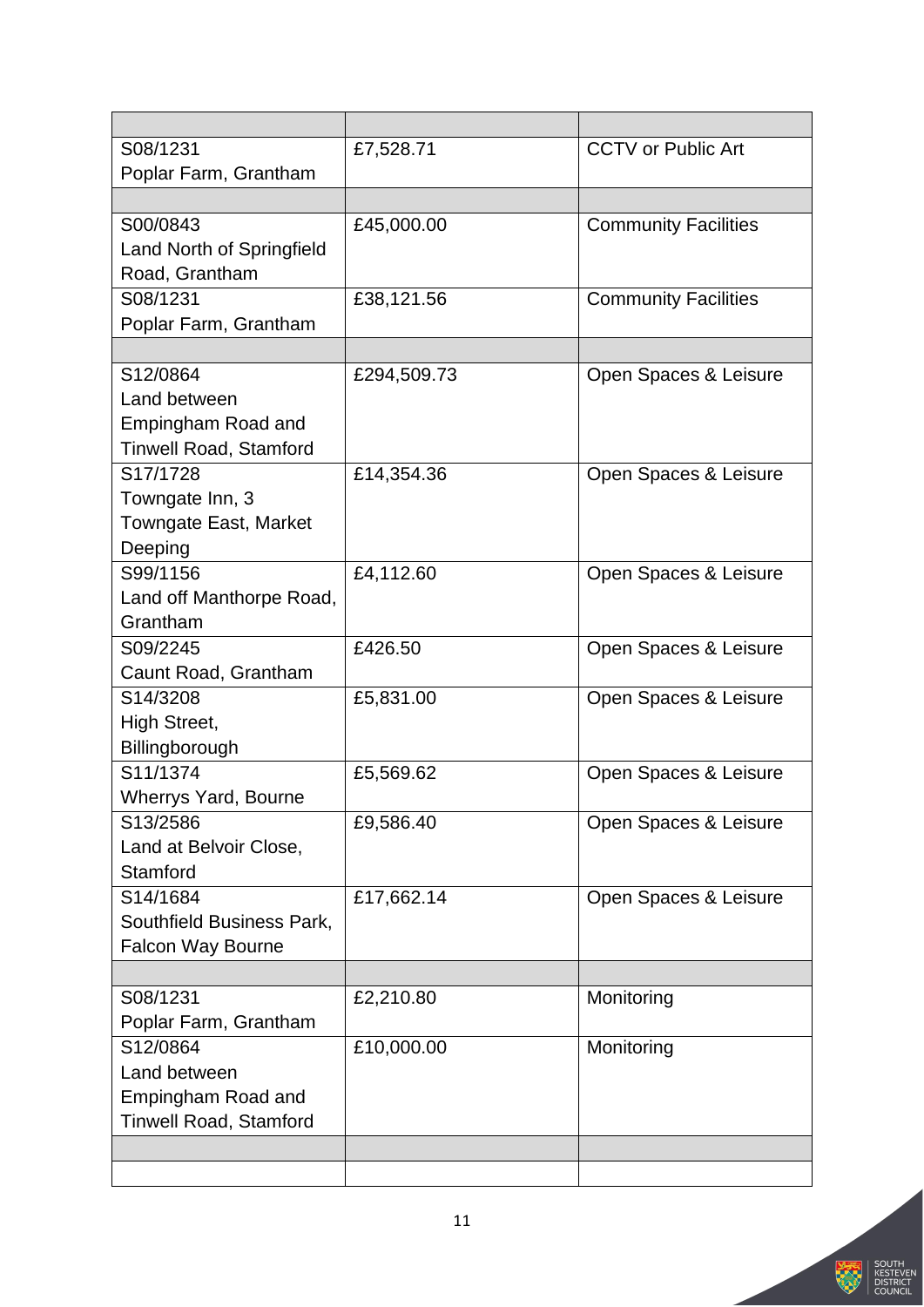| S08/1231                      | £341,480.73   | Education                     |
|-------------------------------|---------------|-------------------------------|
| Poplar Farm, Grantham         |               |                               |
| S12/0864                      | £293,470.13   | Education                     |
| Land between                  |               |                               |
| Empingham Road and            |               |                               |
| <b>Tinwell Road, Stamford</b> |               |                               |
| S17/1262                      | £22,912.15    | Education                     |
| <b>Grantham Outlet</b>        |               |                               |
| Designer Village              |               |                               |
|                               |               |                               |
| S08/1231                      | £60,827.19    | Health                        |
| Poplar Farm, Grantham         |               |                               |
| S12/0864                      | £212,602.00   | Health                        |
| Land between                  |               |                               |
| Empingham Road and            |               |                               |
| <b>Tinwell Road, Stamford</b> |               |                               |
| S11/1374                      | £45,339.42    | Health                        |
| <b>Wherrys Yard, Bourne</b>   |               |                               |
| S17/1728                      | £13,275.87    | Health                        |
| Towngate Inn, 3               |               |                               |
| Towngate East, Market         |               |                               |
| Deeping                       |               |                               |
|                               |               |                               |
| S17/1728                      | £2,577.64     | <b>Transport &amp; Travel</b> |
| Towngate Inn, 3               |               |                               |
| <b>Towngate East, Market</b>  |               |                               |
| Deeping                       |               |                               |
| S08/1231                      | £13,802.63    | <b>Transport &amp; Travel</b> |
| Poplar Farm, Grantham         |               |                               |
| S12/0864                      | £106,783.89   | <b>Transport &amp; Travel</b> |
| Land between                  |               |                               |
| Empingham Road and            |               |                               |
| <b>Tinwell Road, Stamford</b> |               |                               |
| <b>Total</b>                  | £2,677,631.51 |                               |

Annex B shows a breakdown of the contributions held by location and contribution type.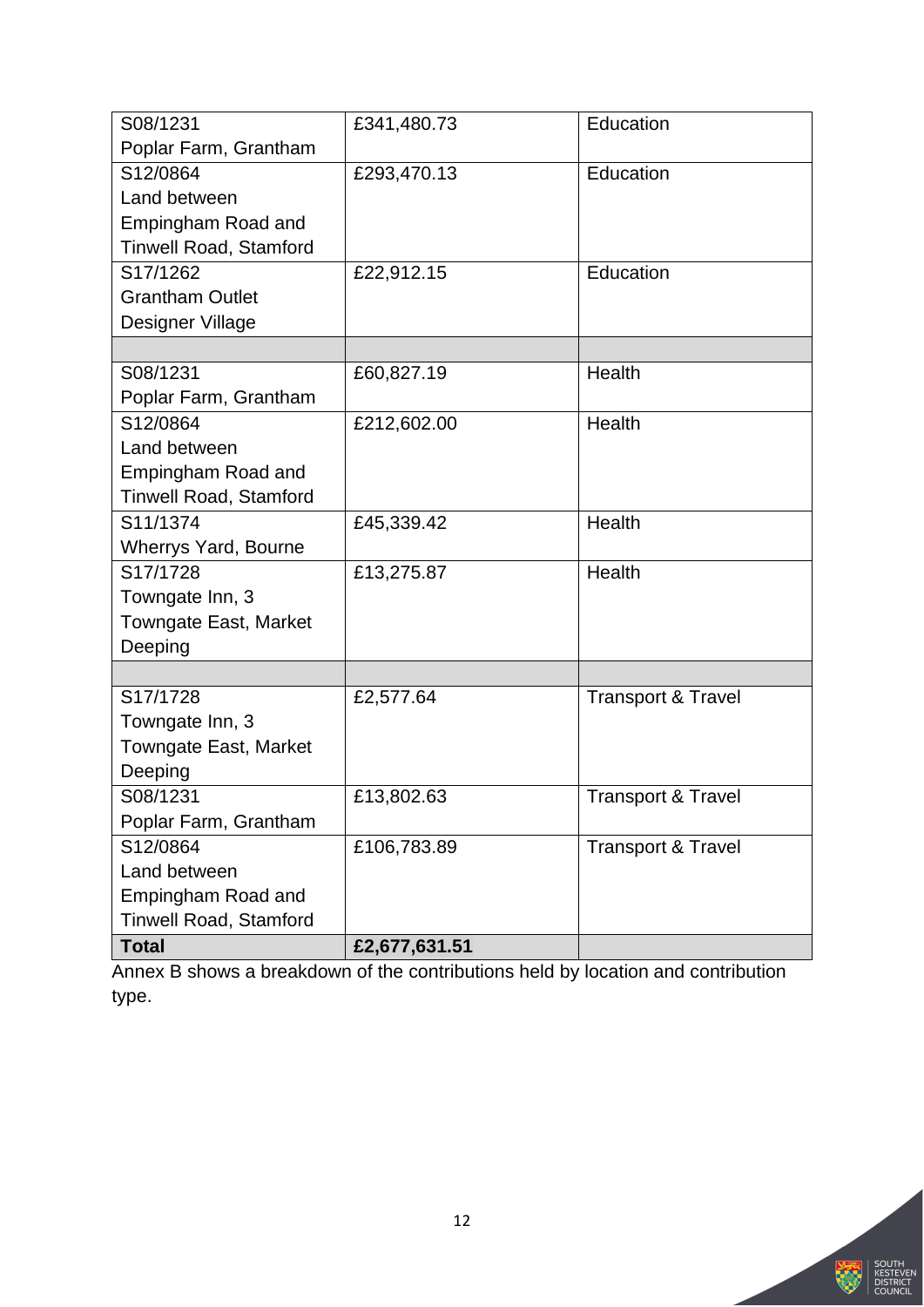The total monies received under planning obligations during any year which were retained at the end of the reported year and have been allocated for the purpose of longer-term maintenance ("commuted sums").

| <b>Planning reference and</b>   | <b>Monetary contribution</b> | <b>Purpose of funding</b> |
|---------------------------------|------------------------------|---------------------------|
| site address                    |                              |                           |
| S05/1288                        | £9,209.72                    | Green Area Maintenance    |
| <b>Land East of Churchfield</b> |                              |                           |
| Close, Deeping St James         |                              |                           |
| S02/1169                        | £12,681.28                   | Green Area Maintenance    |
| Land off Springfield Road,      |                              |                           |
| <b>Springfield Business</b>     |                              |                           |
| Park, Grantham                  |                              |                           |
| S08/1231                        | £133,544.96                  | Green Area Maintenance    |
| Poplar Farm, Grantham           |                              |                           |
| <b>Total</b>                    | £155,435.96                  |                           |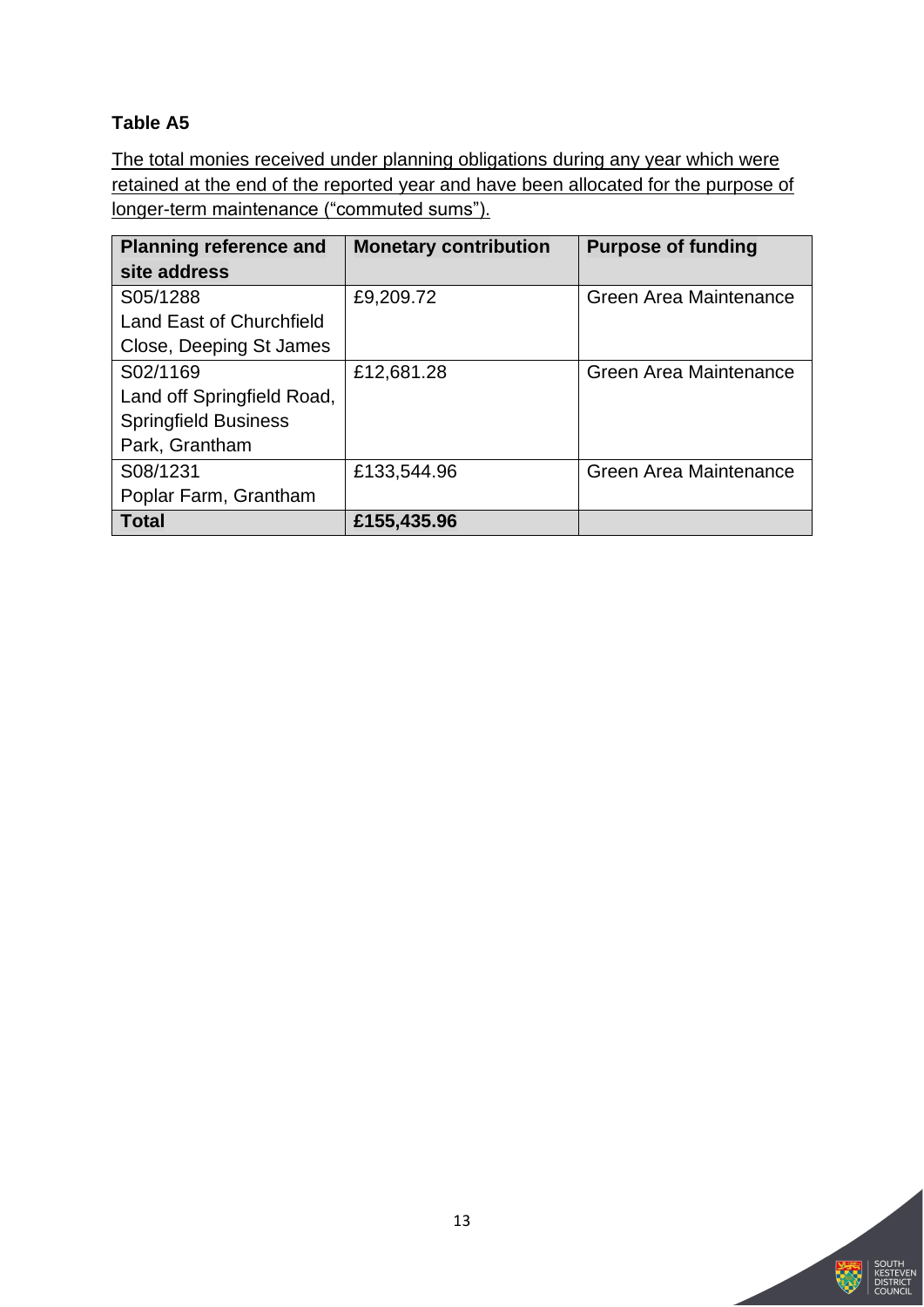### Non-monetary contributions provided under planning obligations which were delivered during 2020/21.

The following data all relates to the completions of affordable dwellings across the district. This data may differ to that recorded by South Kesteven's housing team due to differences in monitoring processes.

| <b>Location</b>          | <b>Affordable</b><br>Rent | Intermediate<br>Rent | <b>Shared</b><br><b>Ownership</b> | <b>Social</b><br><b>Rent</b> | <b>Rent To</b><br><b>Buy</b> | <b>Total</b> |
|--------------------------|---------------------------|----------------------|-----------------------------------|------------------------------|------------------------------|--------------|
| Grantham                 | 24                        | 8                    | 39                                | 0                            | 4                            | 41           |
| Stamford                 | $\overline{0}$            | 0                    | $\mathbf 0$                       | $\overline{2}$               | 0                            | $\mathbf{2}$ |
| <b>Market</b><br>Deeping | 10                        | 0                    | 6                                 | 0                            | 0                            | 16           |
| Deeping St<br>James      | 2                         | 8                    | 9                                 | $\overline{2}$               | 0                            | 21           |
| <b>TOTAL</b>             | 36                        | 16                   | 54                                |                              | 4                            | 114          |

### **Definitions of categories used in Table A6 above**

**Affordable Housing** – includes social rented, affordable rented and intermediate housing, provided to specified eligible households whose needs are not met by the market. It can be a new-build property or a private sector property that has been purchased for use as an affordable home.

**Affordable Rent** – is a rent charged up to 80% of the market levels within the local area, offered by Registered Housing Providers to households whose needs are not met by the market.

**Intermediate Rent** – as Affordable Rent above but offered by private landlords, allowing households without the money for a deposit to purchase a property and the opportunity to obtain a home whilst still saving for a deposit.

**Shared Ownership** – Allows buyers to purchase a share of a property (25% to 75%) and pay rent on the remaining share. It provides intermediate tenancy for households which would not otherwise be able to afford home ownership. The supply of new shared ownership properties has increased in recent years, making up an increasing proportion of new homes for affordable home ownership.

**Social Rent** – houses are owned by Local Authorities and Registered Providers for which guideline target rents are determined through the national rent regime

**Rent to Buy** – a Government scheme designed to ease the transition from renting to buying a home by providing subsidised rent.

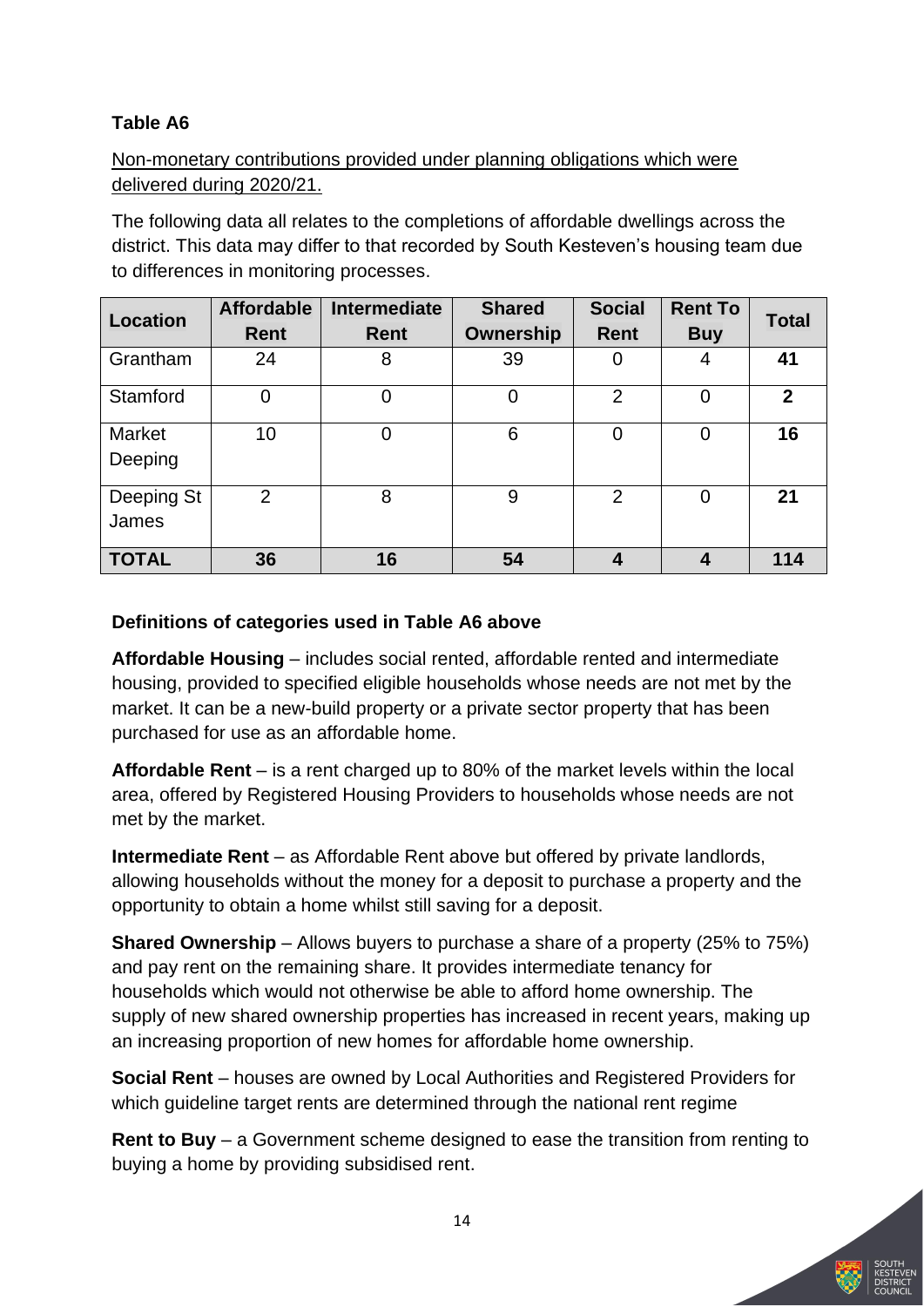## <span id="page-15-0"></span>Annexe B: Total Allocations by Location

The following tables show the monies the Council holds for infrastructure provision that needs to be provided in specific locations within the District, this has been split into the identified allocations. It should be noted that, despite the categories being broad descriptions, the individual contributions are committed to specific locations and cannot be used for any other purpose unless a legal variation is agreed between all parties.

In some instances, such as affordable housing, the agreement requests expenditure within a certain location. However, if this is unachievable, the agreement will prescribe where delivery of infrastructure and use of the obligations is to be expected.

#### **Table B1 – Bourne**

| <b>INFRASTRUCTURE TYPE</b> | <b>AMOUNT HELD</b> |
|----------------------------|--------------------|
| Open Space and Leisure     | £23,231.76         |
| Health                     | £45,339.42         |
| <b>TOTAL</b>               | £68,571.18         |

#### **Table B2 – The Deepings**

| <b>INFRASTRUCTURE TYPE</b> | <b>AMOUNT HELD</b> |
|----------------------------|--------------------|
| <b>Affordable Housing</b>  | £134,037.26        |
| Digital Infrastructure     | £2,627.25          |
| Green Area Maintenance     | £9,209.72          |
| Health                     | £13,275.87         |
| Open Space and Leisure     | £14,354.36         |
| Transport                  | £2,577.64          |
| <b>TOTAL</b>               | £176,082.10        |

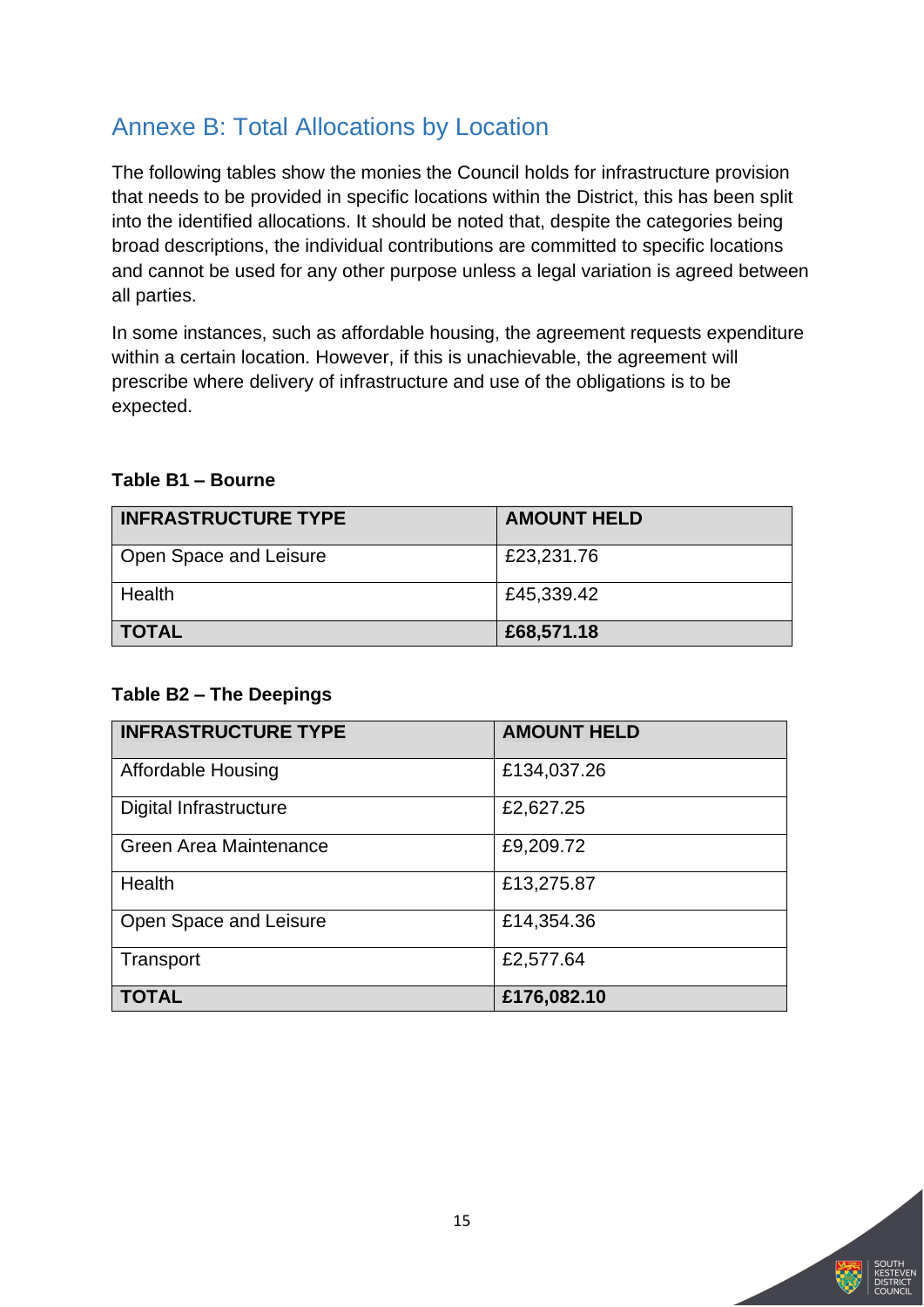### **Table B3 – Grantham**

| <b>INFRASTRUCTURE TYPE</b>    | <b>AMOUNT HELD</b> |
|-------------------------------|--------------------|
| Affordable Housing            | £206,090.65        |
| <b>CCTV &amp; Public Art</b>  | £7,528.71          |
| <b>Community Facilities</b>   | £83,121.56         |
| Digital Infrastructure        | £31,691.28         |
| Education                     | £364,392.88        |
| <b>Green Area Maintenance</b> | £146,226.24        |
| Health                        | £60,827.19         |
| <b>Monitoring Fees</b>        | £2,210.80          |
| Open Space and Leisure        | £4,539.10          |
| Transport                     | £13,802.63         |
| <b>TOTAL</b>                  | £920,431.04        |

### **Table B4 – Stamford**

| <b>INFRASTRUCTURE TYPE</b> | <b>AMOUNT HELD</b> |  |
|----------------------------|--------------------|--|
| <b>Affordable Housing</b>  | £1,025,827.51      |  |
| Education                  | £293,470.13        |  |
| Health                     | £212,601.50        |  |
| <b>Monitoring Fees</b>     | £10,000.00         |  |
| Open Space and Leisure     | £316,710.26        |  |
| Transport                  | £106,783.89        |  |
| <b>TOTAL</b>               | £1,965,393.29      |  |

### **Table B5 – Billingborough**

| <b>INFRASTRUCTURE TYPE</b> | <b>AMOUNT HELD</b> |  |
|----------------------------|--------------------|--|
| Open Space and Leisure     | £5,831.00          |  |
| <b>TOTAL</b>               | £5,831.00          |  |

STIT<br>TRICT<br>JNCIL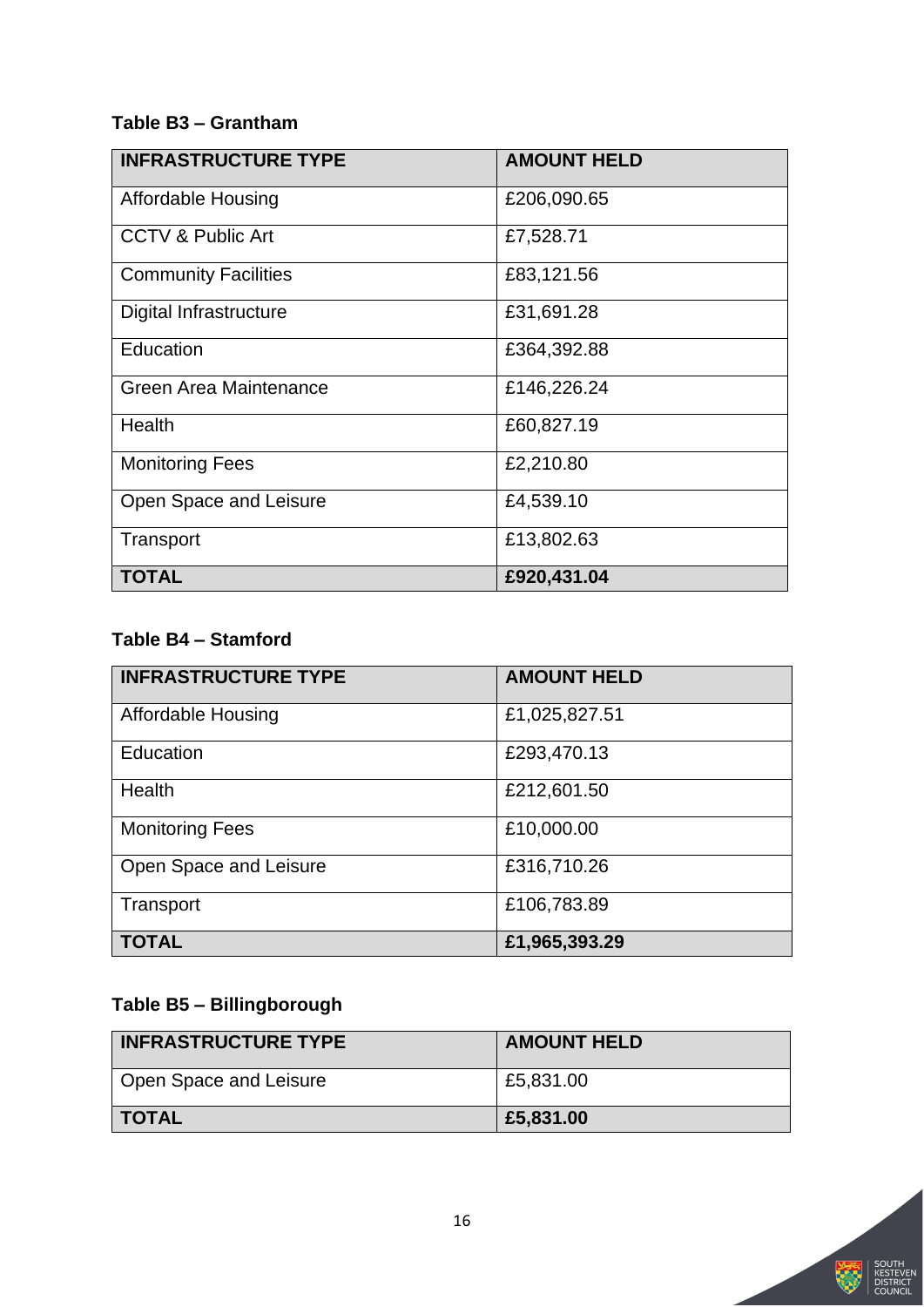## <span id="page-17-0"></span>Annexe C: Alternative formats and languages

To ensure all residents of South Kesteven have access to our information material, our information is available in a range of different languages and formats, including large print, Braille, audio tape and computer disc.

To request a document in a specific language or format, you can ring us or email us on: **01476 40 60 80 - pr@southkesteven.gov.uk** 

**This information can be made available in large print, Braille, on audio tape or computer disc. If you, or someone you know, might benefit from this service, please contact us.**

### **Polski / Polish**

Informacja ta może być dostępna w języku polskim. Jeżeli Pańswo albo ktoś kogo Państwo znają, może z tej usługi skorzystać, proszę nas kontaktować.

### 繁体中文 **/ Cantonese**

本資料有繁体中文版,若你本人或你認識的甚麼人會受益於此版本,敬請聯絡我們。

#### **Magyar / Hungarian**

Ezeket az információkat magyar nyelven is tudjuk biztosítani. Ha Ön, vagy valaki, akit Ön ismer igényt tart erre a szolgáltatásra, kérem, keressen fel minket.

### **Latviski / Latvian**

Šo informāciju var iegūt arī latviešu valodā. Ja Jums vai kādai no Jūsu paziņai šādi pakalpojumi nāktu par labu, lūdzu kontaktējiet mūs.

#### **Lietuviškai / Lithuanian**

Šią informaciją galite gauti lietuvių kalba. Prašome kreiptis į mus, jei jums arba jūsų pažįstamiems ši paslauga galėtų būti naudinga.

#### **Português / Portuguese**

Esta informação pode ser disponibilizada em português. Se você, ou alguém que conhecer, beneficiar com este serviço, por favor contacte-nos.

#### **русский / Russian**

Эта информация может быть доступна крупным шрифтом, шрифтом Брайля, на аудиокассете или на компьютерном диске. Если вы или кто-то из ваших знакомых может воспользоваться этой услугой, свяжитесь с нами.

Cont…